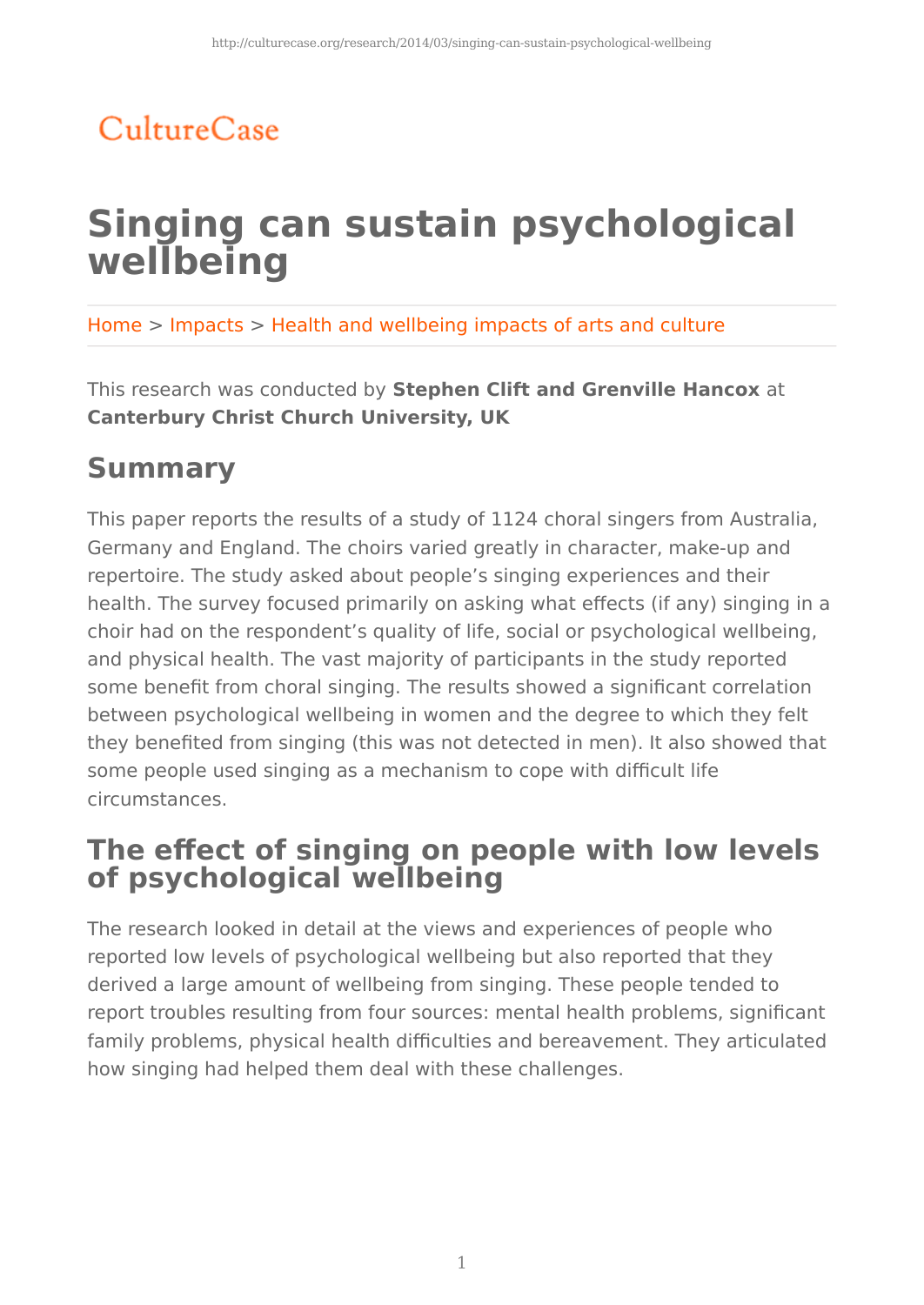### **Singing probably affects psychological wellbeing in six ways**

In contrast to most of the research in this field, the paper sets out a clear theoretical framework for how singing may affect wellbeing. The authors hypothesise that singing works to affect people in the following ways: generating a positive affect, encouraging focused concentration, controlled deep breathing, fostering social support, cognitive stimulation, and generating the benefits of regular commitment. A given mechanism may have more than one outcome for wellbeing, and two or more mechanisms may have a similar impact.

## **Gender is an important factor**

72 per cent of the choir members in the survey were female, and there were gender differences in how they perceived the benefits of singing. This may reflect real differences in how singing affects people, or it may more likely result from differences in how men and women perceive and articulate these effects.

#### **Keywords**

choral health survey wellbeing cross-national singing

| Title            | The significance of choral singing for sustaining psychological wellbeing:<br>findings from a survey of choristers in England, Australia and Germany |
|------------------|------------------------------------------------------------------------------------------------------------------------------------------------------|
| Author(s)        | Clift, S. & Hancox, G.                                                                                                                               |
| Publication date | 2010                                                                                                                                                 |
| Source           | Music Performance Research, Vol 3, Iss 1, pp 79-96                                                                                                   |
| Link             | http://mpr-online.net/Issues/Volume%203.1%20Special%20Issue%20%<br>5B2010%5D/Vol.3.1 Contents.html                                                   |
| Open Access Link | http://mpr-online.net/Issues/Volume%203.1%20Special%20Issue%20%<br>5B2010%5D/Clift%20Published%20Web%20Version.pdf                                   |
| Author email     | Stephen.clift@canterbury.ac.uk                                                                                                                       |

By Culture.Case | 11 March 2014 | Impacts, Health and wellbeing impacts of arts and culture